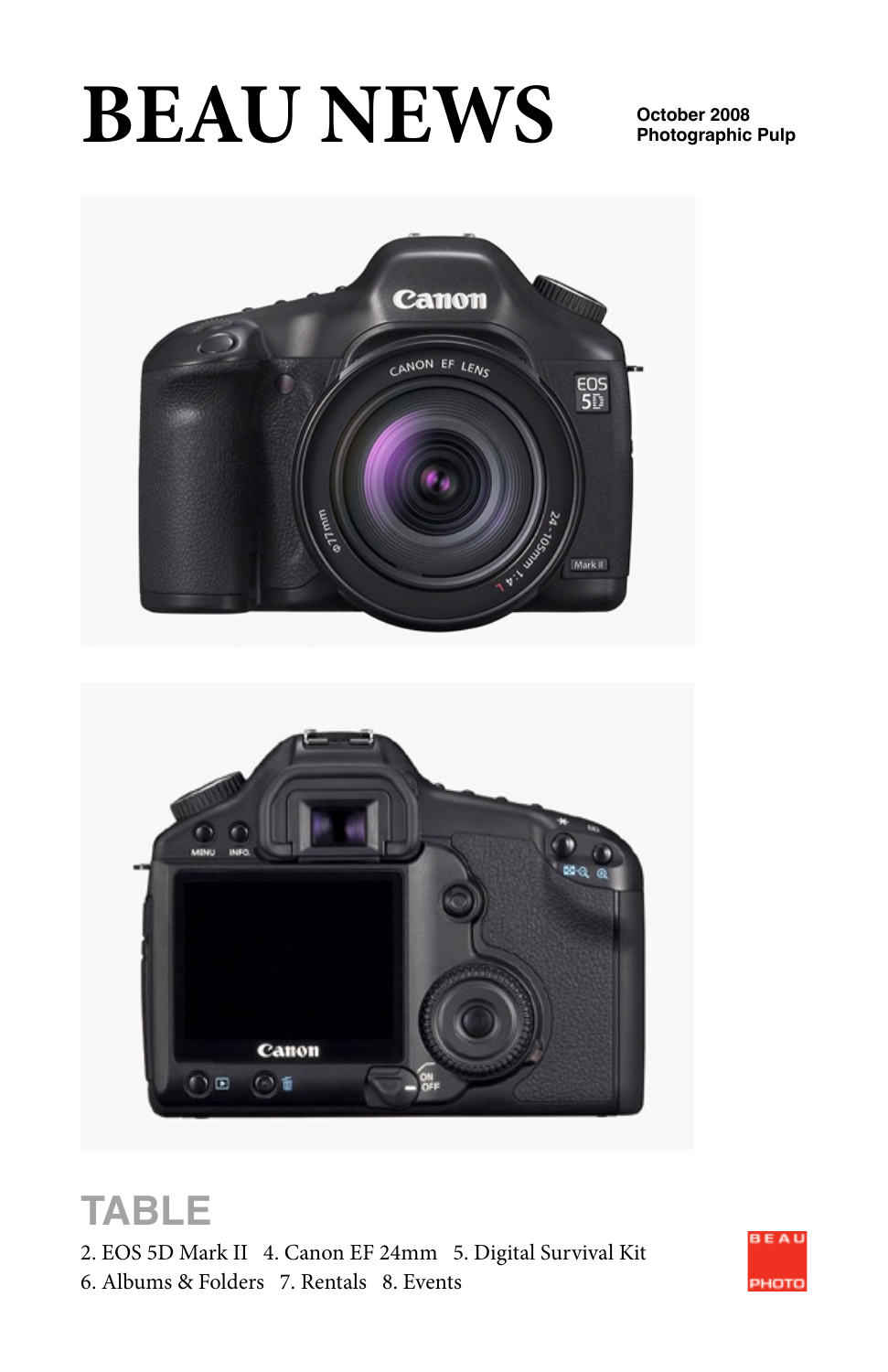*Photokina News Flash!* **Hasselblad** has just announced massive price reductions on their **H3DII** medium format digital systems, as well as announcing an upcoming **60 megapixel** model! Call for details!

**EOS 5D MARK II** *(estimated at \$2800)*

*Mike*

Finally, after three long years, and a week-long teaser campaign (that had Internet Canon fans practically frothing at the mouth with wild speculation and impatience), Canon has announced the successor to the venerable EOS-5D. Rather predictably, it has received the Mark II badge that Canon has used on other models. While some aspects of its specifications are slightly disappointing, which is not really surprising as you'll see, overall it does seem an extremely capable camera for the money with some unique features.

Topping the specifications is the fact that this is a 21 megapixel full-frame sensor – yes, the same resolution as the flagship Canon EOS-1Ds Mark III! In fact, with some advancements that Canon has made in sensor technology, this camera should actually prove to have the best quality of any Canon DSLR to date. The standard ISO range stretches all the way to ISO 6,400, with boosts available up to a stratospheric ISO 25,600. While the rated ISO range is equivalent to the superb Nikon D3 and D700 (both with only 12 megapixels though) it remains to be seen whether or not Canon has managed to squeeze quite the same high ISO quality out of that high a resolution sensor. However, just the fact that Canon is confident enough in its abilities to allow that high a setting, means it should be fairly good and very likely a step up from what the 1Ds Mark III can do in low light levels. So far, the high-ISO JPEG samples that have been posted to the Internet are looking quite promising actually.

Second point of interest is that the 5D Mark II can record full 1080p video (1920x1080) at 30 fps with autofocus, autoexposure and auto-white balance available during filming if so desired. The bitrate is extremely high (standard Quicktime 1080p H.264 at 38.6 Mbits/sec) which should allow for exceptionally high quality video. In practice, video files are limited to 4Gb in size, so for this level of quality it is likely you'll only get anywhere from 15-30 minutes worth of video, depending on content and thus compression efficiency – if you are shooting at wide open f-stops with a totally featureless blurred background, the compression efficiently should be very good for example and you may approach 30 minutes for 4Gb worth of recording. In addition, the 5D Mark II has a stereo microphone input (as well as a built-in mono mic) and will record PCM format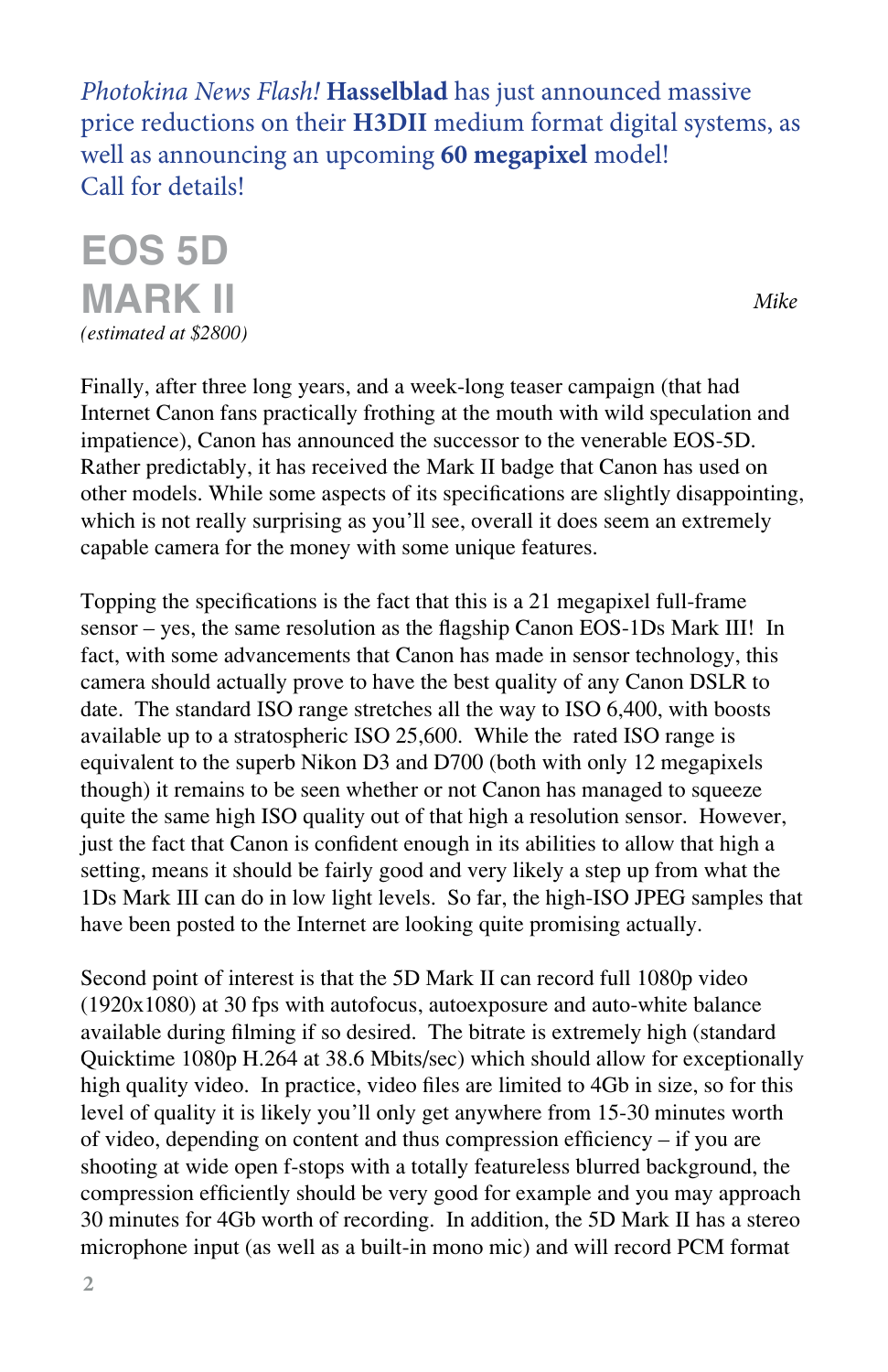audio at 16 bits / 44.1 kHz. The autofocus is strictly contrast-detect on the main sensor so apparently focus is quite sluggish during filming, however at least it does focus!

You may wonder why you would have any reason to use a full-blown digital SLR, with its limitations, to film video when there are tons of inexpensive HD video camcorders now? Well the one point is lenses. You will get a truly unique look filming with an EF 85mm f/1.2L wide open, or a 400mm f/2.8, or a 14mm, a 15mm fisheye, a TS-E tilt-shift... you get the idea. The sensor in the 5D is physically larger than what many feature films are recorded on (35mm movie film is rectangular across diameter of the film, not length-wise like 35mm still film or a full-frame digital SLR) so you will have the option of a way shallower depth-of-field for a really unique look.

A notable posting on the 'Net on Vincent Laforet's blog, who was given a preproduction 5D Mark II for a weekend, described how stunning the video quality actually was, especially in extremely difficult lighting (dim sodium vapour for example) – he described is as "game changing" and several people he was working with all felt that the footage looked even better than from the highly touted 'Red' camera for example.

So, back to still photographers... the next point of interest is much improved weather sealing. While apparently not quite up to the level of the 1-series bodies, it does have sealed buttons and controls, much tighter body seams with seals along the main ones and so on. At this point it is still unclear exactly how much rain it can withstand and hopefully this will be clarified in the future.

Despite the high megapixel count, the 5D Mark II has a decent (but not spectacular) frame-rate and buffer: 3.9 fps for 14 raw files or unlimited (apparently!) large fine JPEG files on the fastest UDMA enabled cards. For a non-UDMA card, you will see a buffer of 13 raw or 78 JPEG files which is still very respectable for a 21 megapixel camera.

Two somewhat unfortunate points, as I see it, is that the autofocus module and shutter/mirror-box were essentially lifted from the original EOS-5D unchanged. What that means is you will get the same focus performance, shutter lag and mirror blackout times as the old 5D. As far as focus, that is not such a bad thing, since for anything other than demanding sports shooters, which is not the target market for this camera of course, the camera's AF should perform admirably. It has gained the AF micro-adjust system that the pro-bodies (and the new EOS-50D) enjoy and will benefit from faster focus-tracking calculations that the new faster Digic 4 processor promises, so there will be improvements in AF in some situations. That said, many people were hoping for slightly more focus points that reach a little further towards the edges of the frame but alas, that is not to be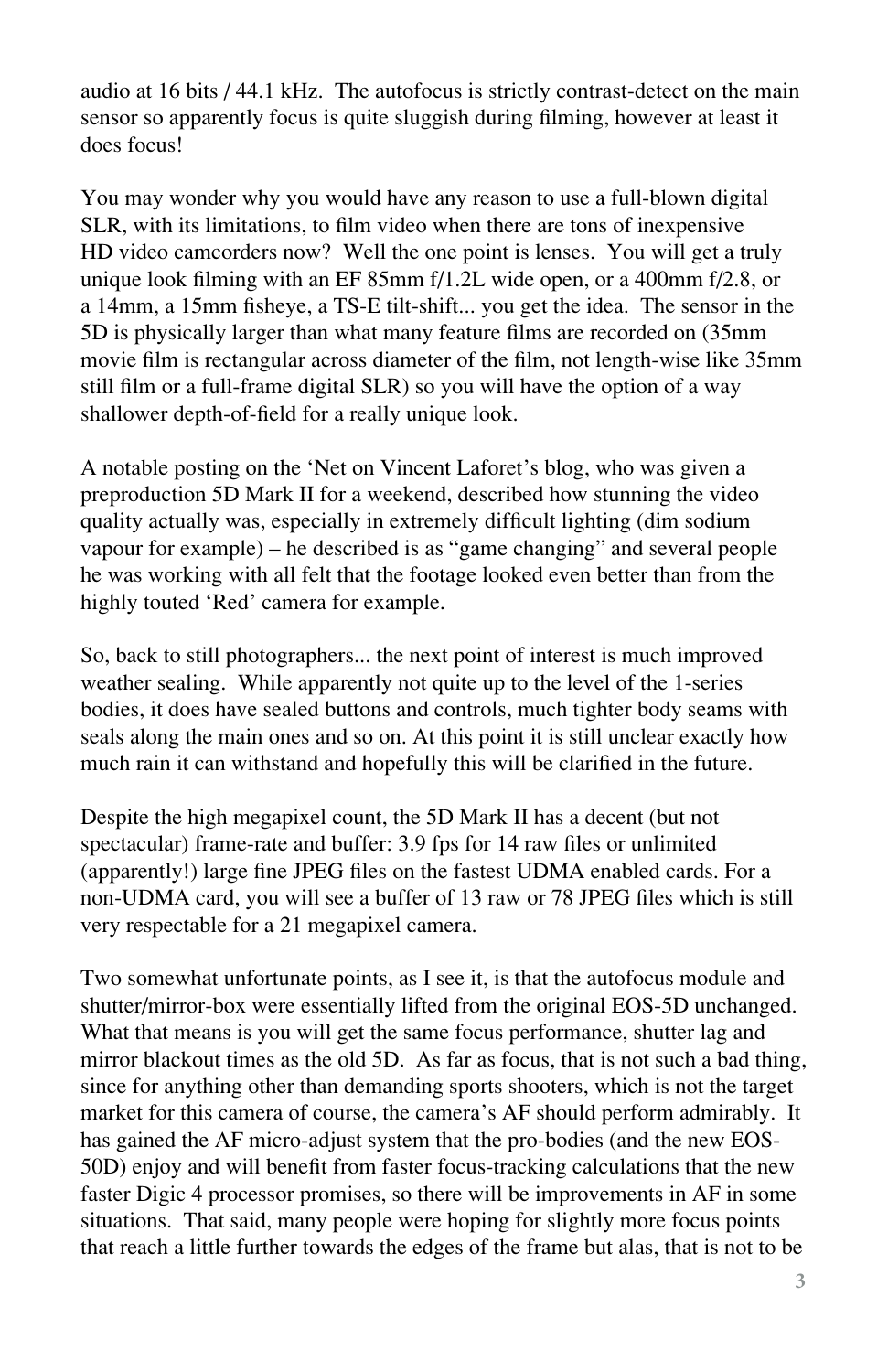for this update. Also, the high-sensitivity focus system enjoyed by the 40D and new 50D bodies, where all 9 focus points are cross-sensors effective to f/5.6, is not something that has been added either.

As far as shutter lag and mirror-blackout, the issue there is that to many people (myself included), the original EOS-5D had always felt a little sluggish to use. It just does not snap off photos with the kind of quick response that one might expect from a higher end DSLR. Even the EOS-20D/30D/40D were all much snappier feeling in use. Unfortunately it appears as though the 5D Mark II will share that same feeling of sluggishness. Now again, based on the target market for this camera, no one will likely be too bothered by this minor limitation.

Nonetheless, this camera is a stunning upgrade and my few nitpicks above certainly do not change the fact that the EOS-5D Mark II is likely the absolute best value in a high-end DSLR today. In fact, had they made it any better, it would likely have seriously cut into the sales of Canon's 1-series pro bodies. Well actually, I suspect that it will anyways...

So if you want to order the "game changing" EOS-5D Mark II for yourself, make sure you call and have us put you on our waiting list soon – the list is fairly long already and I suspect the first shipment we receive will be sold out. The new 5D is slated to start shipping at the end of November...

*Ken*

### **CANON EF 24mm F1.4L**

vide a perfect match to Canon's new EOS digital SLRs, the EOS 50D and EOS 5D MarkII. The EF 24mm f/1.4L II USM offers: Replacing the EF 24mm f/1.4L USM, the EF 24mm f/1.4L II USM has been completely redesigned to pro-

Fast f/1.4 aperture, Aspherical and UD lens elements for correction of chromatic aberration, Sub Wavelength structure Coating (SWC) to dramatically educe ghosting and flare, Circular aperture for pleasing bokeh, USM for full-time manual focus, Lead-free glass (RoHS compliance), Lens hood and pouch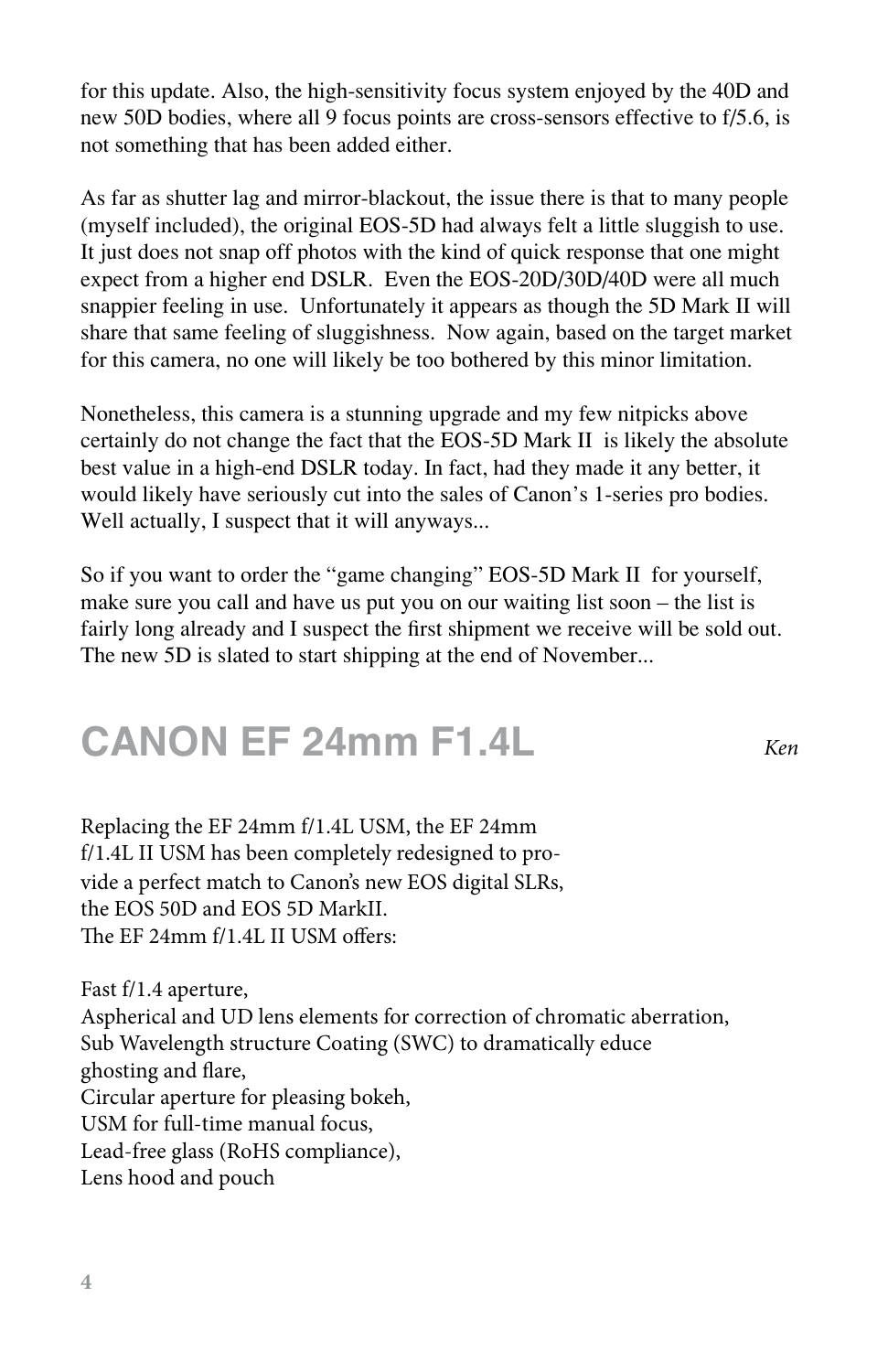#### **Superior image performance**

Featuring a 13-element, 10-group lens, the EF 24mm f/1.4L II USM is designed to achieve the highest standards of image quality. Two high-precision GMo aspheric lenses are employed to correct various forms of aberration such as curvature of field and distortion, with a floating mechanism ensuring crisp corner-to-corner detail throughout the focal range. In addition, two UD lenses reduce the chromatic aberration common in wide-angle lenses.

**A fast, ultra-large maximum aperture** of f/1.4 delivers excellent low-light performance, with the circular aperture offering the potential for creative outof-focus highlights (bokeh). A focal length of 24mm and a USM focus motor providing full-time manual focus also make the EF 24mm f/1.4L II USM ideal for situations where a wide-angle, high-performance lens is required.

### **Advanced lens coating**

 Reflections off a digital camera's image sensor can compromise images with ghosting and flare. To help reduce this, the inside of EF 24mm f/1.4L II USM's front element is treated with Canon's new Sub Wavelength structure Coating. Developed specifically to work with Canon optics, this anti-reflective coating helps reduce flare and ghosting - for consistently crisp, undistorted images.

### **Robust build quality**

 The EF 24mm f/1.4L II USM is designed to withstand the rigors of even the most testing shooting environment – with Canon's advanced weather and dust sealing making it the perfect choice for photojournalists and landscape photographers.

### **DIGITAL SURVIVAL KIT from Photographic Solutions**

*Shawn*



It's all you need to keep your sensors and optics clean while on the road. The kit comes in a nylon pouch which has a belt loop on the back side. Available in each of the 3 Sensor Swab sizes, the kit includes:

2.0 oz Eclipse cleaning fluid, 25x PECPADS, 12x Swabs, 4x E-Wipe, 1x Brushoff, 1x Magnifier with light, and a travel pouch.

October Sale Price **\$154.95**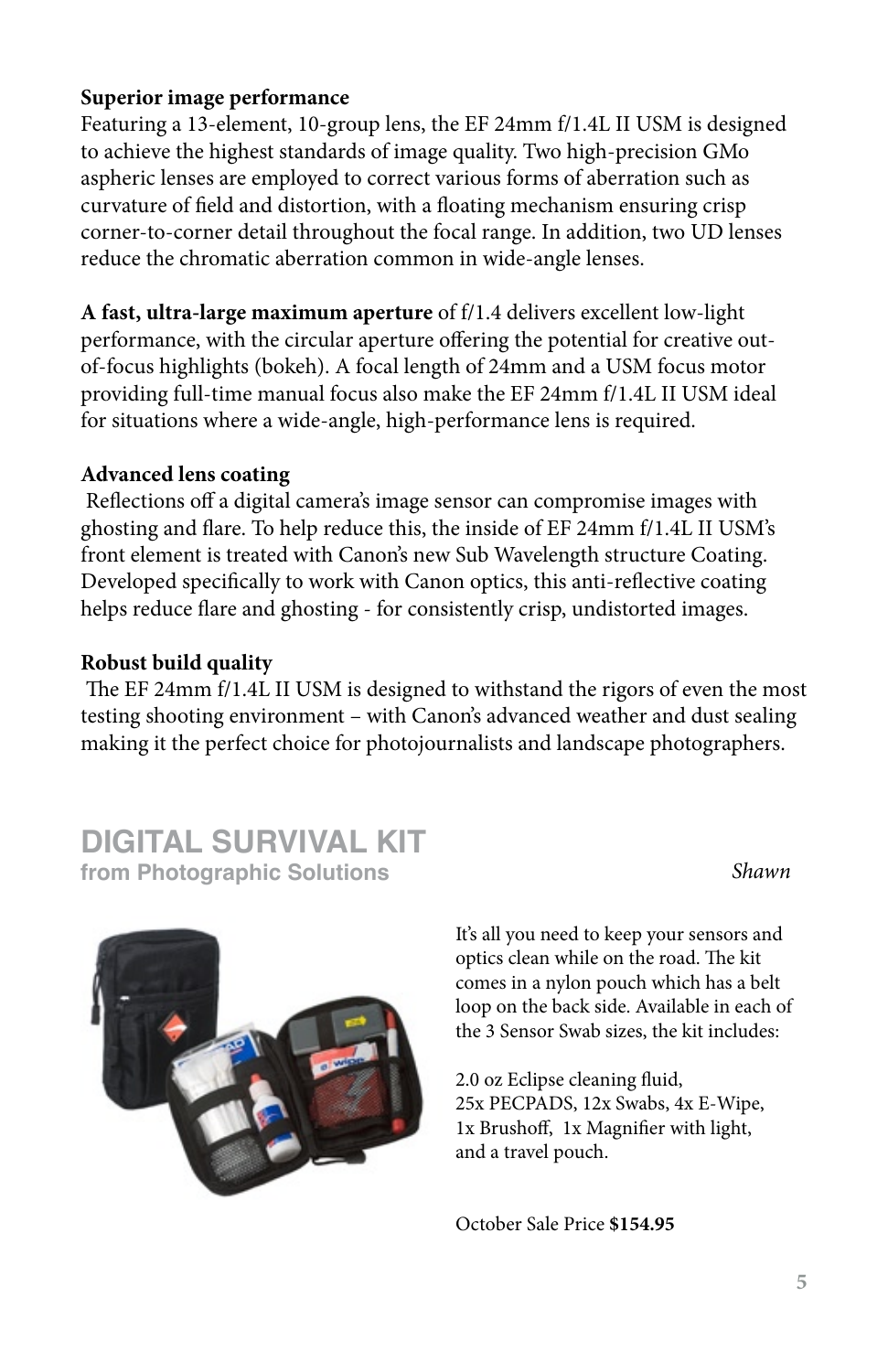### **ALBUMS** Hey, how's it going?

Things are settling down nicely for me here at Beau now that Renaissance's "Happy 20th Anniversary" promotion has come to an end. I hope that all you album creators had the opportunity to take advantage of this great offer, but I suppose if you didn't there will always be their 30th . Until then, however, we have other things to think about.

### The next big event for us, is the (dun dun dun) **Christmas Cutoff**

Yup, it's that time of year again. If you don't get your files to Renaissance before the deadline with the word **HOLIDAY** marked in the notes you are going to have wait for the new year to get your album. So, try your best to wrap it up and send it off ASAP. Here is the breakdown for the dates, but keep in mind, if they get overloaded there is not much they can do, so the sooner you FTP the better!

**Option A** *(Mounting & Binding only)* The order must be in house by **Friday Nov. 14th**, so plan to ship your prints *at least a week before*. **Option B, C, Soho** *(Printing, Mounting & Binding)* Order must be FTP'd by **Friday Oct. 10th** so they have time to print.

Please note that if you want the *Brushed Aluminum cover with graphic or engraving*, regardless of how you are ordering, Renaissance must receive your order by **Friday Nov. 7th**. Period. No exceptions.

And if you can't make those deadlines? Well, those blushing brides and gorgeous grooms are (hopefully) happily hanging in honeymoon bliss and will notice nothing naughty (only nice) in the spirit of securing something super from Santa's sack. All composed alliteration aside, I hope you all have a optimal October and I'll see you at Beau!

# **FOLDERS**

Happy Fall, everyone! Summer's over, the kids are back in school, and it's time to start thinking towards Christmas.

Most of our manufacturers have given us their deadlines for before-Christmas delivery (note that Timshel's Renaissance deadlines are different from mine). I'll be placing my last orders by **November 21st** , so please make sure you've sent in your wish lists by then.

*Christmas Party Shooters*: Your presentations will probably need to be rethought this year. With the demise of Polaroid film, those of you who were using Spectra (990) and 600 (779) film will need to look at other options. If you have any film on hand, we still have a small quantity of the Santa folders for both the 4x3 and 3x3 images. Please note that we will not be reordering these sizes

*Barb*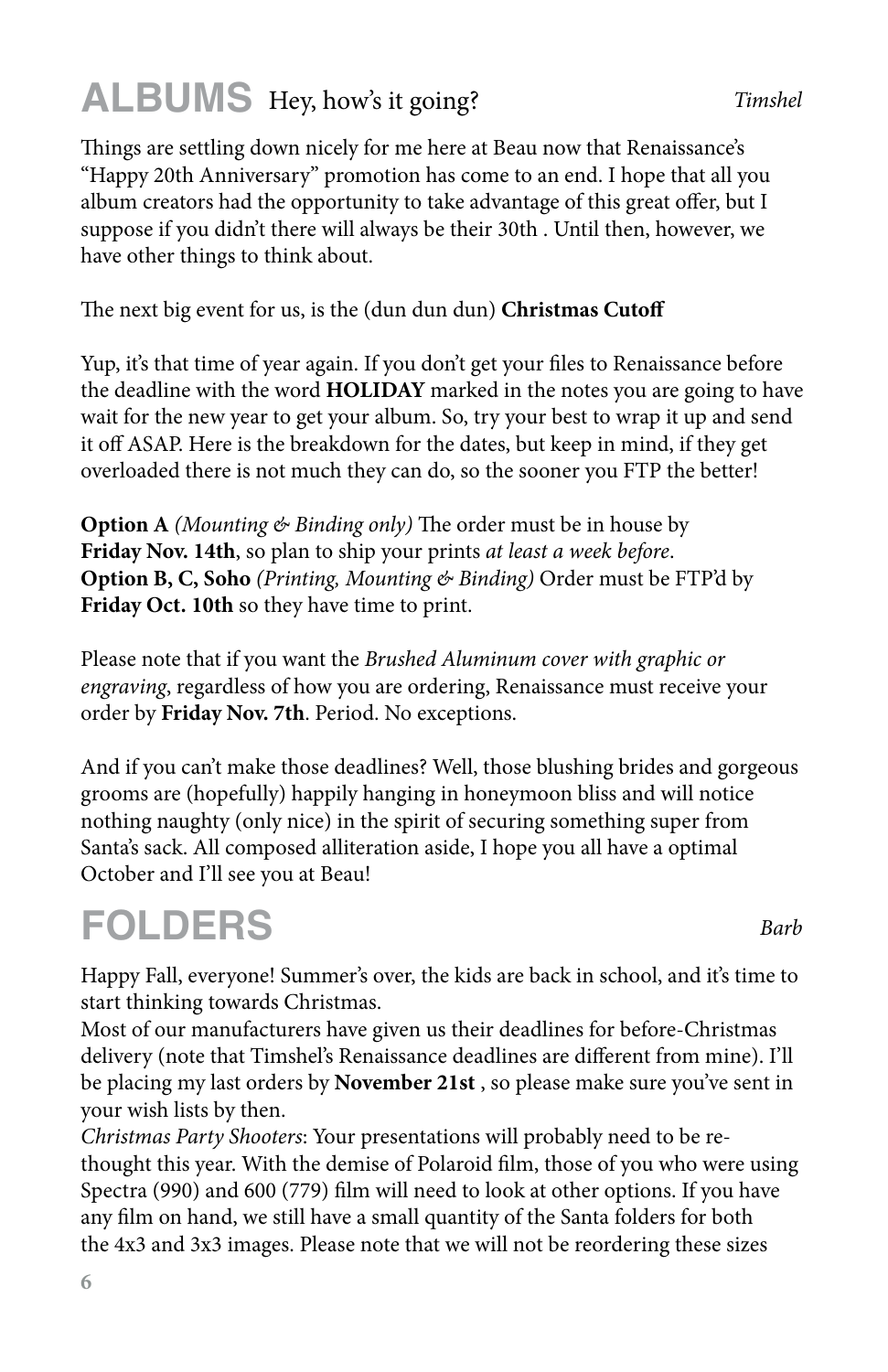unless specifically requested, and only by case quantity (500). Because of this, I've stocked up on the 4x6 'Santa' folders. Once supplies at the factory are gone, they won't re-manufacture until next year. Please let us know how many you anticipate needing as soon as you can? We'll set them aside for you. Will you be needing *Photo Christmas Cards*? We have several styles on hand, at extremely good prices. Packages of 25 cards with envelopes are marked at \$4.00 per package, and 12 cards with envelopes at \$3.00 per package. These are a good alternative for Children's Holiday parties, Senior homes, and Pet and Santa shoots.

The new manufacturer of the *DF Build-a-Book (hinge-style) Album System* has tested the machinery, is confident that they can produce a product that's as good as (or better than) the last manufacturer, and has begun to ship. Prices have increased by 12% , and we'll special order for you as orders are received.

### **RENTALS**

### **Soon to be new in rentals...**

With all of the big announcements just in time for Photokina, there are quite a few new things we are looking forward to getting for the rental department. First a quick reminder of the recent additions - from Nikon we have the D700 body, the very popular 24-70 f2.8 and 14-24 f2.8 lenses, and an SB900 flash. Now on to the 'so new we haven't even touched one yet' items. As soon as stock is available, I will be putting in two Canon 50D bodies, two Canon 5DMkII bodies, and two Nikon D90 bodies. No word yet on when they will be arriving but it should be before the end of the year.

And as if we weren't spending enough in the rental department this fall, Photo Plus Expo is not too far away. I will be going to have a look at what's new and exciting in person so we'll see how much equipment I can cram into my suitcase without Carol noticing! I'll give a report on what we find there in the next newsletter.

### **PLASTIC PHOTOGRAPHER** LOW TECH PHOTO SHOW & CONTEST



Submit 3-6 Photographs made with **non slr, non digital low tech cameras** by **October 10** to Beau Photo at 1520 West 6th Avenue, Vancouver BC V6J 1R2 For contest guidelines go to www.beauphoto.com e-mail: film@beauphoto.com

*Show opens Nov 6 at 221A Artist Run Centre*

*Kathy*